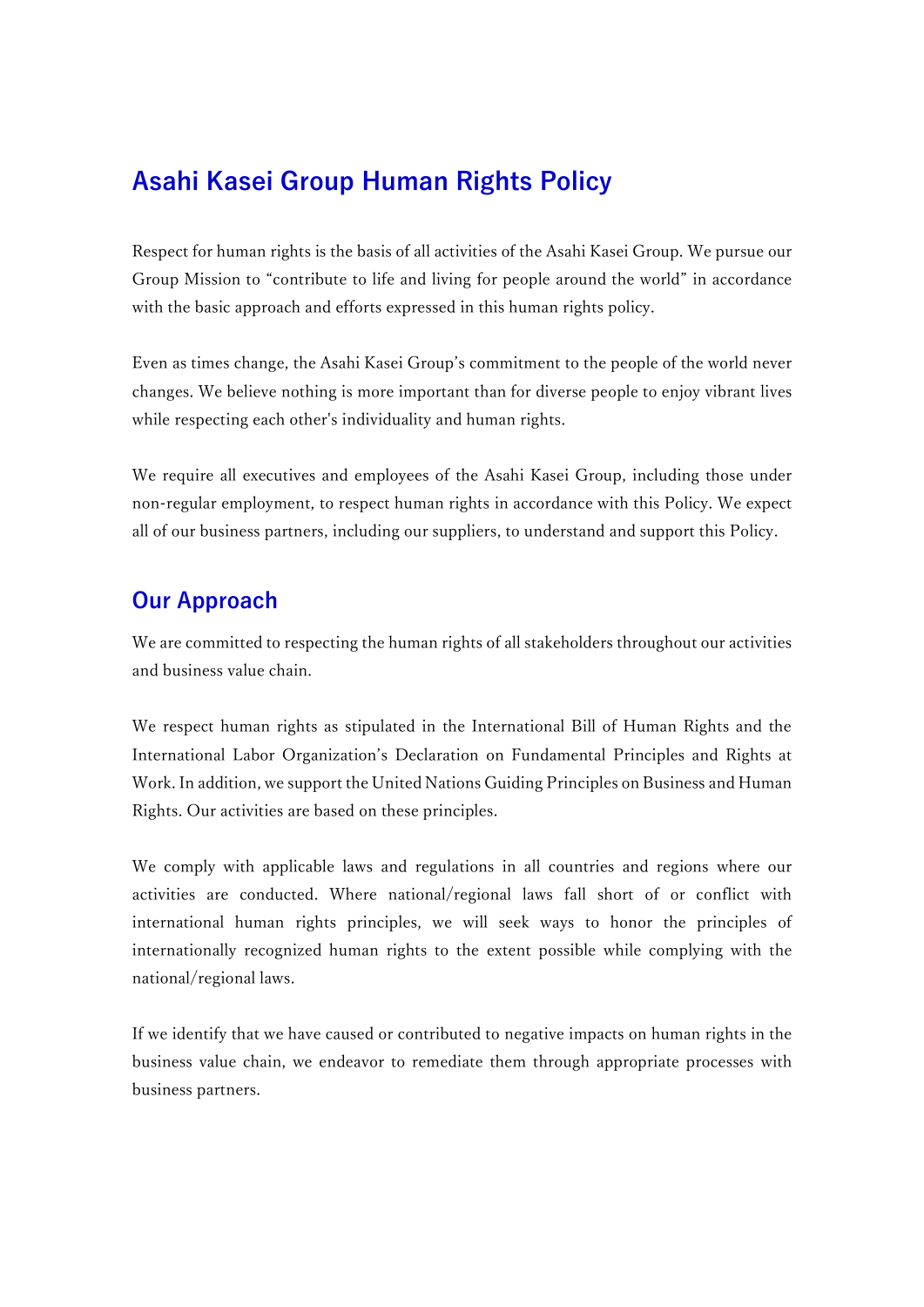## **Addressing Human Rights Issues**

- We comply with all applicable laws and regulations related to working hours and wages.
- We comply with all applicable laws and regulations related to safety and hygiene. We also prevent accidents and disasters, create a safe and hygienic work environment, and strive to maintain the physical and mental health of our employees.
- We strictly prohibit forced labor, slave labor, human trafficking, and child labor.
- We strictly prohibit any discrimination based on race, ethnicity, birth, nationality, religion, gender, sexual orientation, disability, or thought, and any inhumane treatment including harassment.
- We comply with all applicable laws and regulations related to the protection of personal information and manage this information appropriately.
- We protect the safety and health of our stakeholders by ensuring the quality and safety of our products and services.
- We understand and respect the local culture and the human rights of local communities including their health and safety.

### **Promoting Respect for Human Rights**

#### Education

We will continue to provide necessary education and awareness-raising opportunities for all executives and employees, including those under non-regular employment, to put this policy into practice.

#### Implementation of human rights due diligence

We will implement human rights due diligence based on the United Nations Guiding Principles on Business and Human Rights. Specifically, we will assess human rights risks in our activities and continuously work to prevent and mitigate the identified negative impacts. If we identify that we have caused or contributed to negative impacts on human rights, we endeavor to remediate them through appropriate processes.

#### Commitment to engage with affected stakeholders

We believe that the perspective of affected stakeholders is critical for us to recognize actual or potential human rights impacts on stakeholders by our activities, and to develop appropriate responses to address such impacts. We will engage with relevant stakeholders in a timely manner to understand and consider measures to address human rights issues.